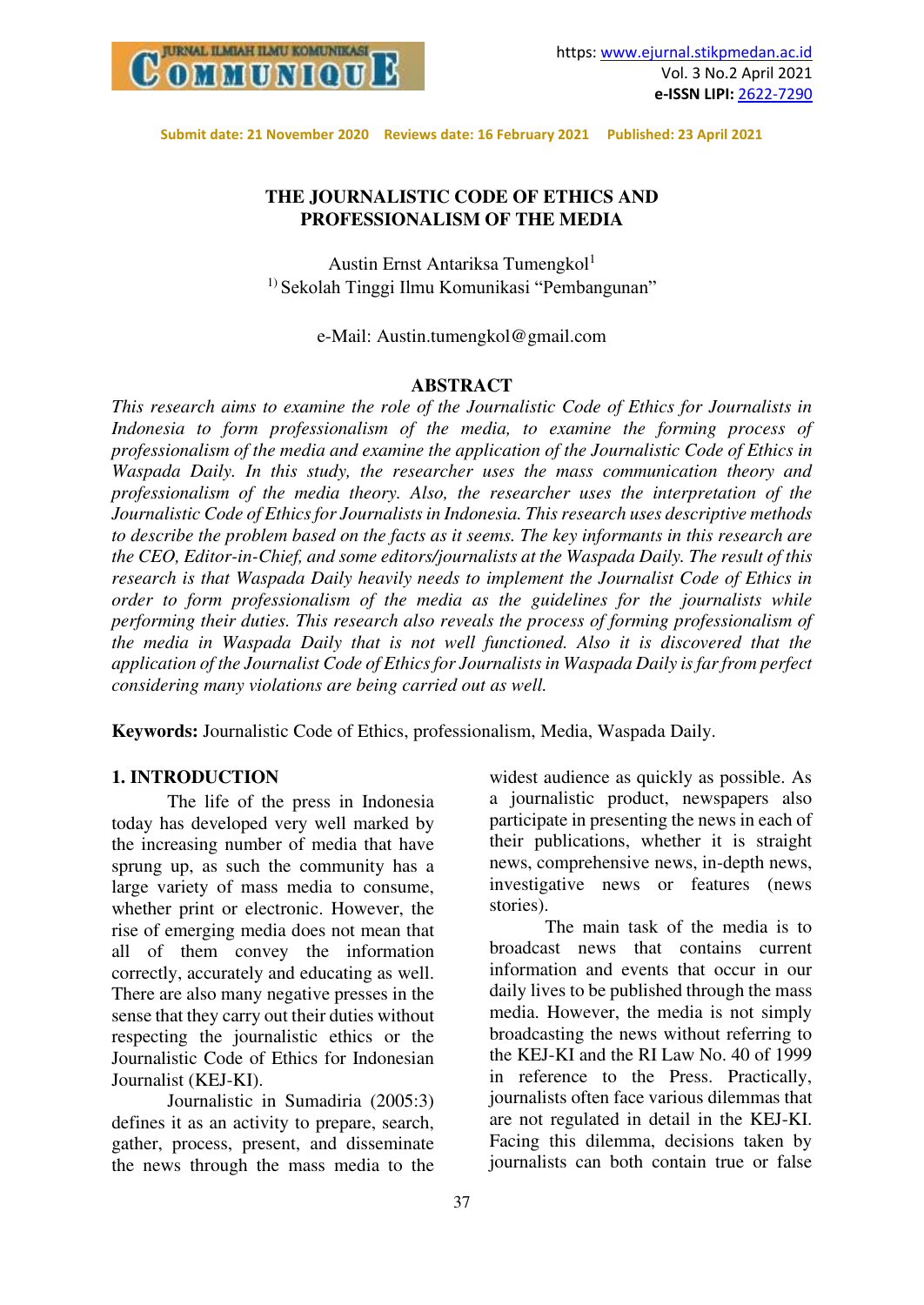

values, therefore it requires an intuitive maturity of conscience that is supported by intentions and strong reason plus correct technicality. For example, in the KEJ-KI it is stated that journalists respect one's personal rights, except for the public interest. In which case, journalists may not enter the private territory for the purpose of news material unless there is a public interest.

In addition, the KEJ-KI is also an agreement between journalists who are members of various journalism organizations as regulated in Article 7 Paragraph 2 of Law No. 40 of 1999 concerning the Press which stated "Indonesian journalists have an obligation to the Journalistic Code of Ethics". The Code of Ethics, according to Oetama (2000:80), is not reducing the space for movement or confining the credibility of journalists, nor limiting the freedom of the press, but as owner and to obey the rules of the Code of Ethics. The freedom of the press here is signified guaranteed as a human right of citizens whereby the press is free from preventive action, prohibition, and pressure so that the rights of the people to obtain information are fulfilled and guaranteed.

The functions, rights, obligations and role of the press respect the human rights of every individual person, therefore the press is required to be professional and open to public control and to the public interest. To ensure that public rights are met with accurate information, Indonesian journalists need a moral foundation and professional ethics as operational guidelines in maintaining public trust and upholding integrity and professionalism.

In Medan, newspapers are also considered as a powerful tool and medium for disseminating or conveying information, statements that are facts, accurate, educational and actual, as in the case of Waspada Daily. A media enterprise

can be considered to be a professional company if it has fully applied the articles in the KEJ-KI and the Law of the Republic of Indonesia No. 40 of 1999 concerning the Press. Day in and day out, reporters go out to cover an event to be produced into informative, educating, entertaining, and worthy of public consumption news. The profession certainly requires a skill,<br>knowledge, dedication, and knowledge, dedication, and professionalism.

An important element in the media environment is the level of professionalism and experience of the journalists and other media practitioners. Newspaper management is about how to manage or manage the men, machine and money, so that it can produce information or news and publish the newspapers that can be readily and immediately read by readers. Men is about managing people in the organization, consisting of journalistic sector, administrative, transportation, human resources, advertising, marketing (loyal to newspapers), libraries, preprints, and advertisements. Machine is the machines or tools used in publishing newspapers and marketing processes, such as printing machines. Money is a supporting tool for all production costs, but cannot stand alone without the other elements.

Founded on January 11, 1947, Waspada Daily was listed as the oldest newspaper in North Sumatra. With this status, Waspada Daily automatically has a strong influence as a press media, moreover the media company was founded by national press figures, H. Mohammad Said and Hj. Ani Idrus. During their leadership, Waspada Daily was considered respectable because of the openness in conveying information to the public as well as its concern in favoring the public. After the leadership was passed on to H. Prabudi Said and H. Teruna Jasa Said, Waspada Daily slowly began to be left behind by the loyal readers because the presentation of news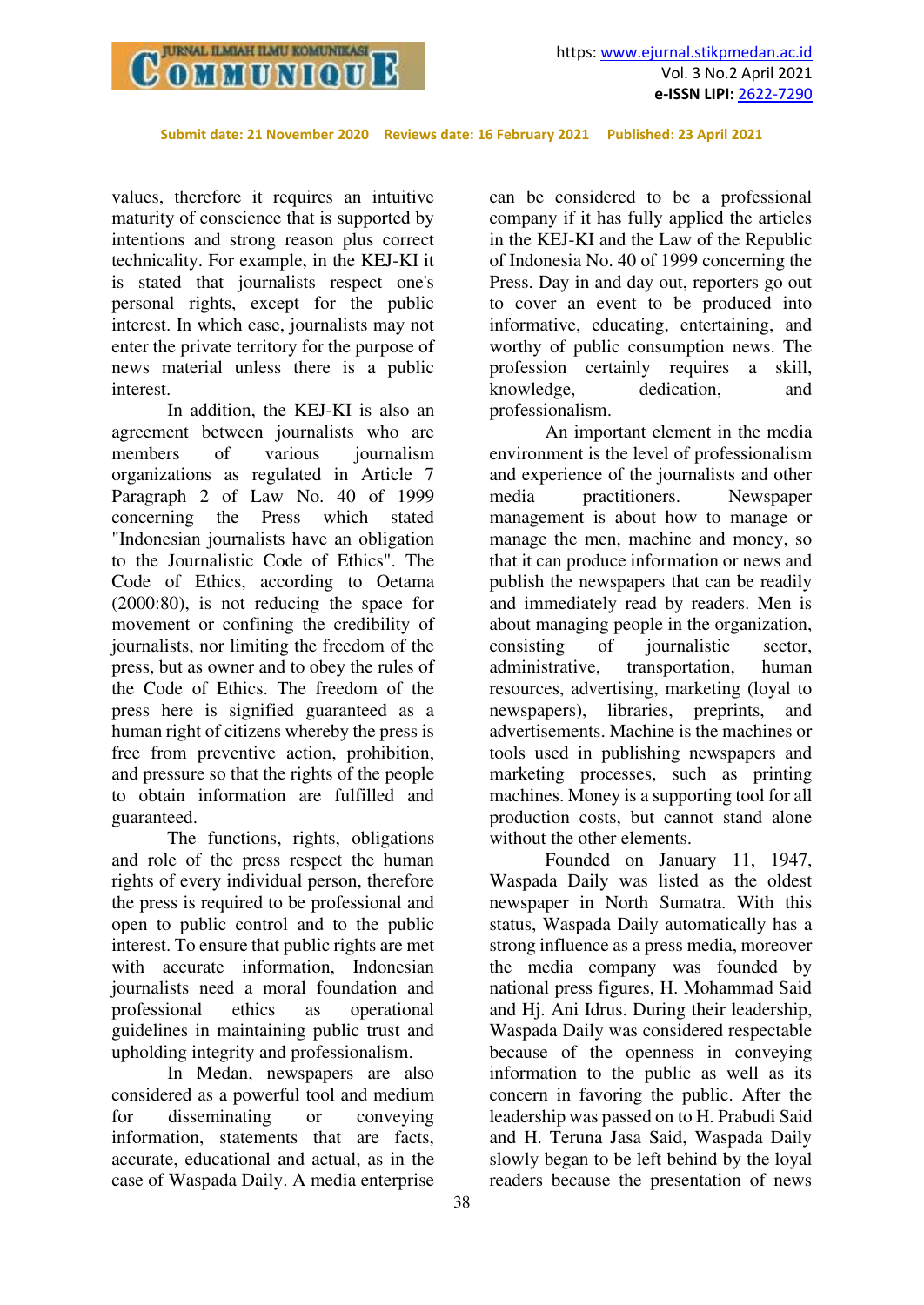

and information was not as sharp and as critical as the previous founders. At the time of Hj. Ani Idrus, the element of closeness with officials or an institution was still fostered, however, fairness, independency, and objectivity of the reporters and reportings were not neglected. Now in the era of the children's leadership, the element of closeness and emotional ties with the officials is often a barrier for Waspada Daily to be critical, fair, independent and objective to the public.

In reference to the function of the press to provide information, educate, entertain, and social control, the independency and professionalism of Waspada Daily starts to be shaky. Regardless of the minimum income of the standard salary of journalists in the city of Medan, including Waspada Daily, it has become an obligation for journalists to work on their profession to prioritize the public interest. Waspada Daily editors manipulates news due to the poor selfintegrity in practice. For example, when an official in the city of Medan is involved in a corruption case or the like, that can blemish his reputation, the reporter is sometimes reluctant to write the news of the case for publication. The reason the journalists or editors refuse to write the news is more due to a close relationship with the official. It is also possible that the journalists can also realize that there is a certain closeness or cooperation between officials and company leaders or also a possibility has connection as a relation.

Professionalism and responsibility as press, the actions of the journalists or editors of Waspada Daily have violated the KEJ-KI, especially refering to Article 1 which reads "Indonesian journalists act independent, produce news that is accurate, balanced and not in bad faith". This conflict of interest certainly has implications for the performance of journalists and the professionalism of the media itself, in this

case Waspada Daily. Conscience is a very important element for the life of the press in general and the journalist profession in particular. An unprofessional media company looks only at the business aspect, such as through reporting in favor of individuals or parties that can give rewards. Professional attitudes are also important for the journalists and the media. The existence of the Journalistic Code of Ethics as part of professional ethics is actually expected to be a guideline for journalists in carrying out their profession and media companies when operating their media. One of the professional attitude that is firmly stated in the code of ethics is not to abuse the profession and not accept bribes.

Enforcement of journalistic professionalism ethics is very important as a guide for journalists in making decisions in various situations and dilemmas faced when on duty. A journalist who follows his conscience is certainly aware of searching for data/facts for accurate reporting, to check and recheck for balance. (MacBride, 1983:360)

The results of the North Sumatra Regional House of Representatives (DPRD) plenary meeting at the end of 2011 concluded that Ir. H. Gatot Pujo Nugroho,ST as Acting Governor of North Sumatra was considered to have failed in developing the education world in his area. Waspada Daily reporter in charge of covering the news, wrote in accordance with the fact entitled "Gatot Failed to Develop North Sumatra Education". However, the next day when the newspaper was published, it turned out the title was changed to "Gatot Promised to Develop North Sumatra Education" and part of the content in the news had been altered. This indicates that Waspada Daily does not undertake the press function nor apply the Journalistic Code of Ethics in publishing the news because of irregularities. As a result, the credibility of both the journalist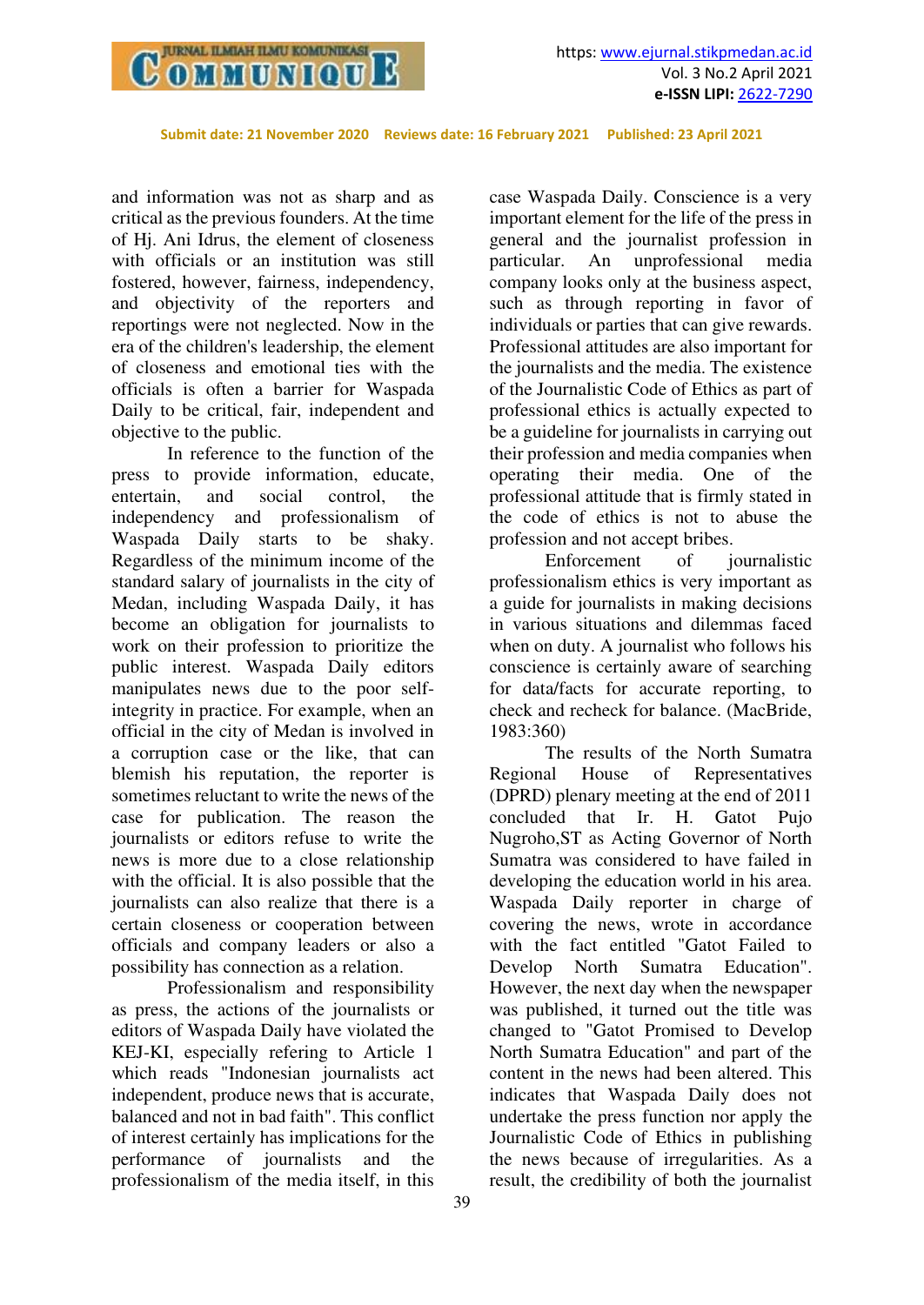

and Waspada Daily itself become flawed in the eyes of the sources, participants of the plenary meetings present, and readers. This condition is due to the proximity of officials concerned with media owners, thus sacrificing the independency and objectivity of the news released.

Approaching of the 2018 Election of North Sumatra Governor (Pilgubsu), Waspada Daily also appears as not being objective and neutral in the coverage, so that it is labeled as supporting one specific candidate for office. Currently the conditions are clearly very contrary to the values that have been implanted by H. Moh. Said and Hj. Ani Idrus during their leadership where accuracy, objectivity, and independency of the news were more prioritized rather than close relationship with the officials. Siding and be responsible to the accuracy and balanced of the news released to the public is the teaching in practice and also expected to remain as guidelines for as long as Waspada Daily exists. In the June 26, 2018 edition, Waspada Daily posted a "Tomorrow ERAMAS Wins" bold headlines the day before the election occured. Waspada Daily also reported more on ERAMAS partnership activities rather than Djarot Saiful Hidayat-Sihar Sitorus.

Due to this actions, as a result, the community started to question the independence of Waspada Daily as a press institution founded by a reknowned national press figure, Hj Ani Idrus, who was famous for her critics during her leadership period. In relation to the various cases mentioned above, it is very clear and obvious that Waspada Daily violates the Journalistic Code of Ethics, including:

Article 1: Being independent, producing accurate and balanced news and not having bad intentions.

Article 2: Carrying out professionally in performing journalistic duties.

Article 3: Always verify the information, report in a balanced and fair manner, not mixing judgmental facts and opinions, and apply the principle of presumption of innocence.

Article 4: Do not produce fake news, harmful, sadistic, and obscene.

Article 10: Immediately revoke, clarify and correct erroneous and inaccurate news accompanied by apologies to the readers, listeners or viewers.

Hardi Putra Sanjaya's research on "Application of Journalistic Code of Ethics in News Socialization of Candidates for Participants in North Sumatra Regional Election in Harian Waspada" concluded that Waspada Daily violated the Journalistic Code of Ethics in its reporting because it was more oriented to popular candidates and religious-based political parties. From the research above, it can be detected that the application of press freedom, the Journalistic Code of Ethics and the Professional Ethics of Journalism have not been maximized. Based on that, further research is needed with a different approach method which in this case the author examines the role of KEJ-KI and Media Professionalism in Waspada Daily. The author also limits media professionalism in terms of the application of Indonesian Journalism of the Code of Ethics.

## **2. RESULTS**

.

# **a. The Role of the Code of Ethics for Journalists in Indonesia in forming the Media Professionalism:**

The press is a means of obtaining news and information in a modern society. The function and role of the press in general is to provide information, educate, entertain, and social control in the sense of connecting or bridging the government and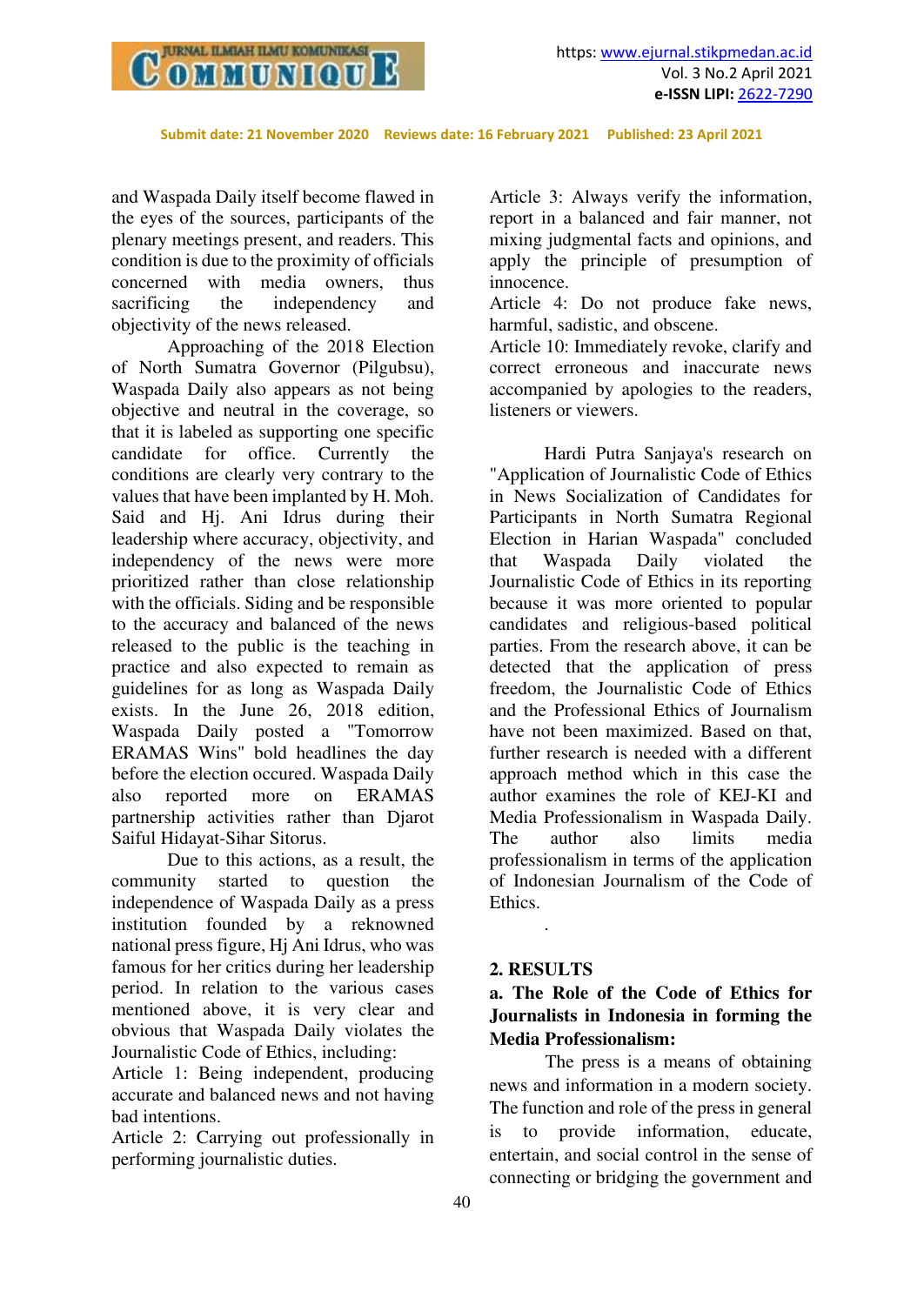

society. In the Pancasila Press, the ideal news is news originating from facts that are true and arranged fairly and not dramatized.

The code of ethics is a special norm that applies to certain professions. The norm in the form of a code of ethics is different from the law. If the law is made by an authorized organisation within the country, the code of ethics is formulated as an agreement among members of the profession. Sanctions for violating the law are imposed by the state while the code of ethics is autonomous, in which case his own conscience feels the guilt. The use of mass media that deviates from the norms in society, the Journalism Code of Ethics for Indonesian Journalism (KEJ-KI) as well as legislation can result in the loss which may befall upon individuals, institutions, communities, organisations, nations and countries.

 The Journalistic Code of Ethics is the provisions that serve as guidelines for every journalist in carrying out their duties. Based on the Republic of Indonesia's Law No. 40 of 1999 concerning the Press, Journalistic Code of Ethics is a set of journalistic professional ethics (Djuroto, 2006: 154). The definition states that to carry out the journalist profession guidelines are needed that must be understood, adhered to and carried out by journalists and their media. The code of ethics is used as a standard and professional integrity and contains articles containing the ethics of journalists and the media both in the field (seeking for news) and spreading it through the media.

 The press must be given the power to carry out good tasks. This is done by issuing a certificate of freedom, namely Republic of Indonesia Law No. 40 of 1999 concerning the Press and needs to be

limited by the Journalism Code of Ethics for Indonesian Journalism (KEJ-KI) as part of the responsibility of their duties to the public. If freedom is not limited by responsibility, then the object of news, public, and the press will automatically be affected negatively, so that journalism professional quality and dignity must refer to journalism standards, such as accuracy, balance, fairness, honesty, respect for privacy and public interests. KEJ-KI also contains the principle of morality (moral values contained in it), the principle of professionalism (including making false and slanderous news, respecting off the record, etc.), democratic principles (journalists must act fairly, and equally) , and the principle of the rule of law (journalists may not commit plagiarism, respect the presumption of innocence, have the right to refuse, and abuse their profession). In an organisation, the press is certainly needed by people who professionally run the press business. The way to become a professional is to have special characteristics that are inherent in the profession he is practicing. An important element in the media environment is the level of professionalism and experience of journalists and media practitioners themselves.

Regarding the role of KEJ-KI in shaping media professionalism which includes objectivity, fairness and balance, independence (independency), responsibility to the public (responsible to the public), and avoiding press offense, it can be concluded that Harian Waspada failed to carry out its role as a press institution/business related to the cases discussed, namely corruption cases and related official irregularities, the results of the North Sumatra Regional House of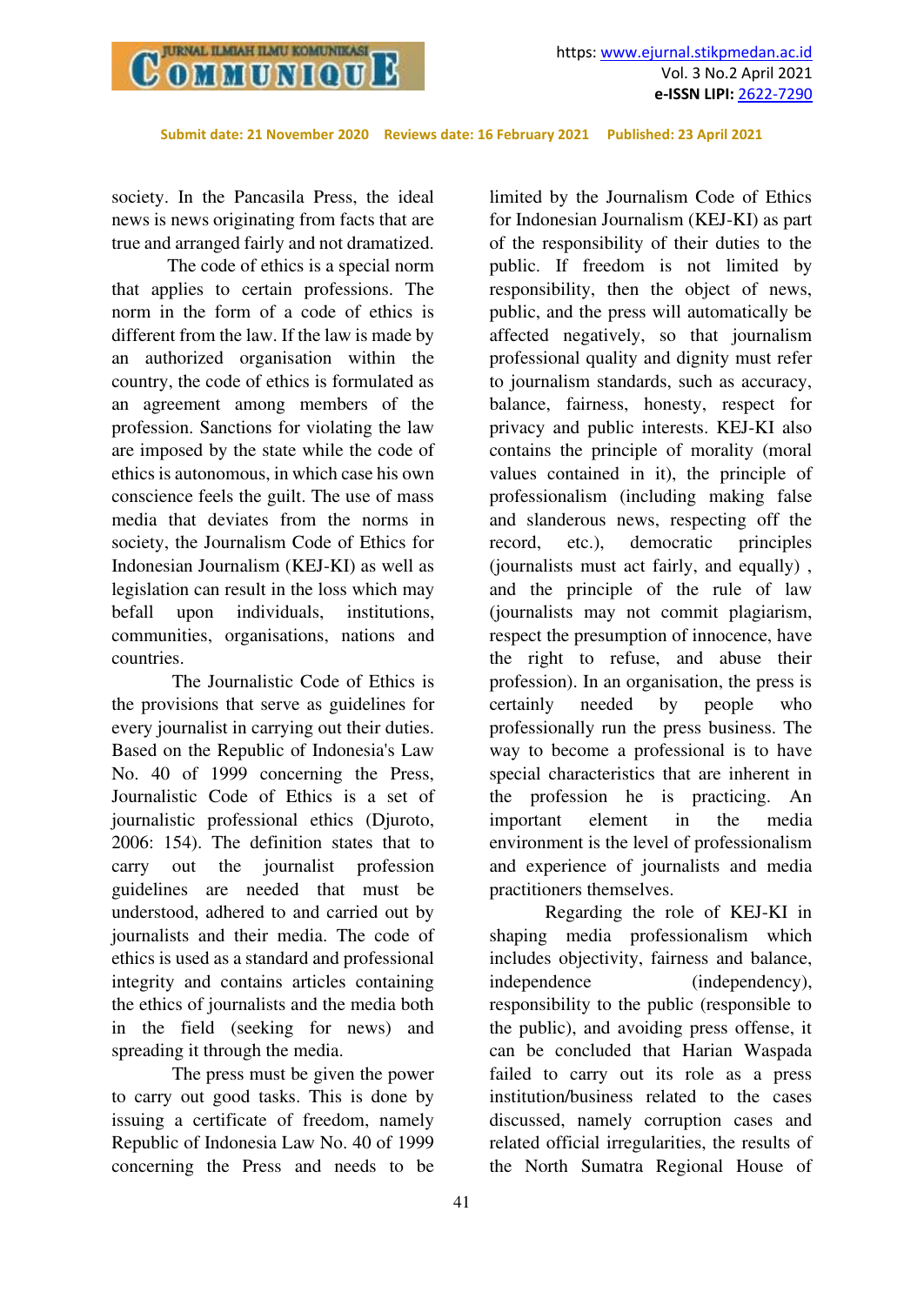

Represetative plenary meeting, and campaign activities in the 2018 Election of North Sumatra Governor (Pilgubsu).

The failure to carry out the press function in the corruption case of the Medan City National Education Office was intended to not report the cases that had befallen the Medan District Education Office at the time (Drs. Hasan Basri) and related officials. In the case of the results of the North Sumatra DPRD plenary meeting, the news that was broadcast was not in accordance with the facts in the field. Likewise in the 2018 Pilgubsu campaign, Waspada did not broadcast balanced news, seen partiality while ignoring the independence of the media as well as reporting on SARA (discrimination on ethnic group, religion and racial).

# **b. The Forming of Media Professionalism in Waspada Daily:**

As a press institution, Waspada Daily has a standard as a mass communication means for executing journalistic activities, disseminating information, and forming opinions. Waspada Daily is also required to carry out its principles, functions, obligations, and roles in order to realize professional press freedom based on the principles of democracy, justice and the rule of law.

To realize professional press freedom, standards are set up as guidelines for press companies to be able to function as a medium of information, education, entertainment, and social control and economic institutions. The press institution in question was listed in the Palembang Charter which was signed by 19 leaders of press companies on National Press Day, 9 February 2010. Here the author takes an

important point related to media professionalism, namely:

- a) Press companies are Indonesian legal entities that conduct press businesses including print media companies, electronic media, and news offices and other media companies that specifically organize, broadcast or distribute information.
- b) Press companies have a commitment to educate the generation of the nation.
- c) Press companies must pay journalists and their employees at least in accordance with the Provincial Minimum Wage at least 13 times a year.
- d) Press companies provide welfare to journalists and employees such as salary increases, bonuses, insurance, share ownership and/or distribution of net income as stipulated in the Collective Labor Agreement.
- e) Press companies provide education and/or training to journalists and their employees to improve professionalism.

In carrying out journalistic duties and forming professional media, journalists must have adequate competency standards as a measure of journalist professionalism in order to enhance their abilities while maintaining media professionalism. Journalist competency categories include awareness, knowledge and skills.

## a). Awareness

In carrying out their work, journalists are required to be aware of ethical norms and legal provisions. The outline of journalists'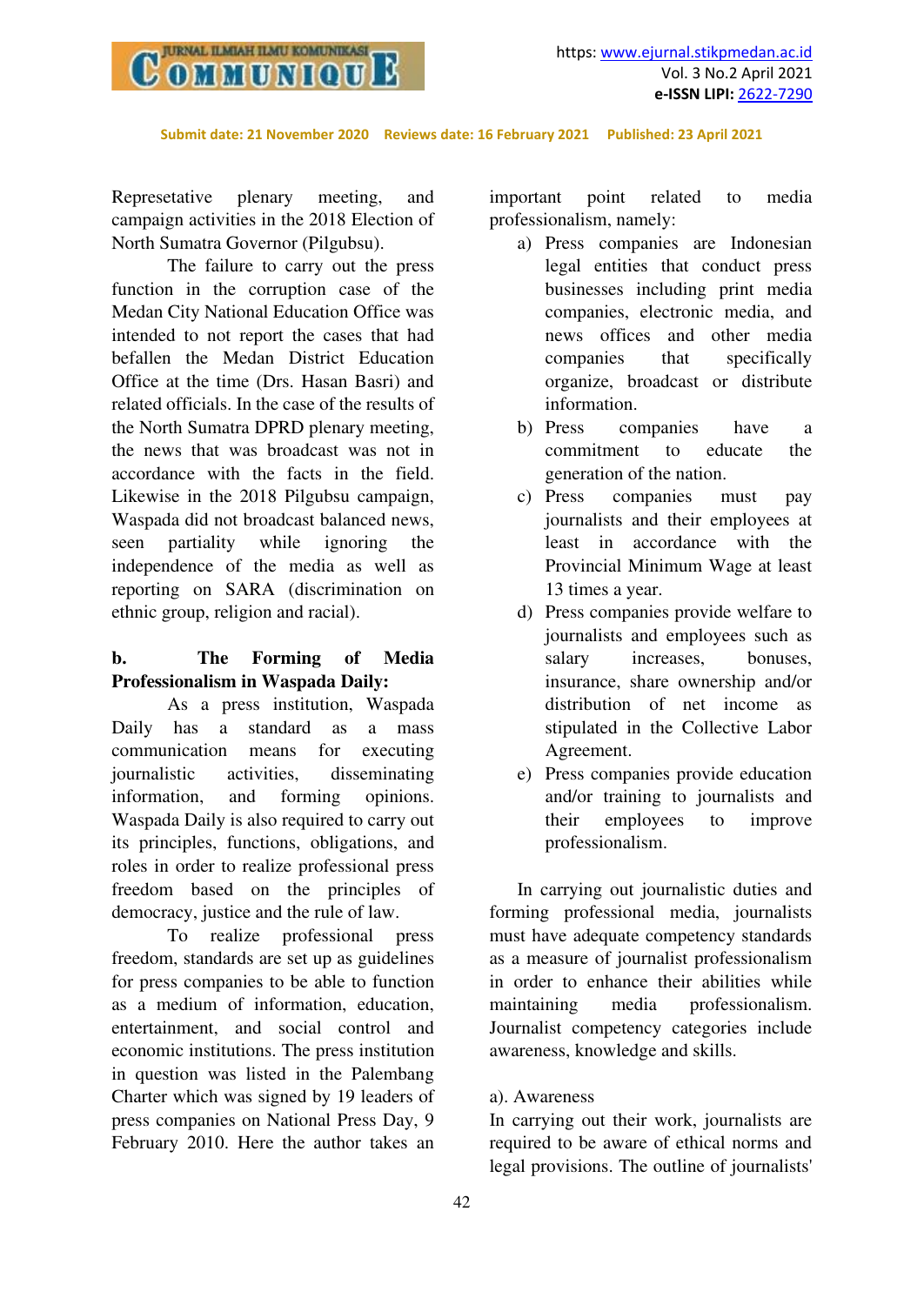

awareness of competence needed both to improve the performance and professionalism of journalists is:

> 1). Ethical and Legal Awareness Ethical awareness is very important in the journalism profession, so that every step of the journalist, including in making decisions to write or broadcast problems/events, will be based on careful consideration. Ethical awareness also makes it easier for journalists to know and avoid mistakes such as plagiarism or accepting bribes. With this awareness, journalists will be right to determine the feasibility of the news or maintain the confidentiality of the informant.

> The results of the study found that Waspada Daily journalists lacked awareness in carrying out press functions, such as often not broadcasting news that was factual and worthy of being known by the public, such as the corruption case of the Medan City National Education Office.

## 2). Journalistic Sensitivity

Journalistic sensitivity is the instinct and attitude of journalists in understanding, capturing, and revealing certain information that can be developed into a journalistic work. Here, Waspada Daily reporters are less sensitive in mastering the issues and events that occur, as such the news is monotonous or rarely follows up. The example referred to is not carrying out a continuation of the news related to the results of the North Sumatra Regional House of Representative plenary meeting and others.

#### 3). Network and Lobby

Journalists who, in their duties are to carry out press freedom as much as possible for the interests of the people, must be aware, familiar, and need the widest possible network and lobby as much as possible as a source of reliable, accurate, up-todate and comprehensive information and support the journalist profession. In building networks with resource persons, fostering relationships, utilizing access and maintaining a professional attitude and integrity as a journalist, Waspada Daily is able to run it well as having a competent and credible record of sources in their respective fields.

## b). Knowledge

Journalists are required to have journalistic theories and principles, general knowledge, and special knowledge.

## 1). General knowledge

General knowledge includes basic knowledge of various problems, such as social, cultural, political, legal, historical, sports, economics, and entertainment. Journalists are also required to continue to add knowledge to be able to follow the social dynamics and later provide information that is useful to the public. Here, the Waspada Daily journalists are limited to mastering the field or region that is his responsibility, for example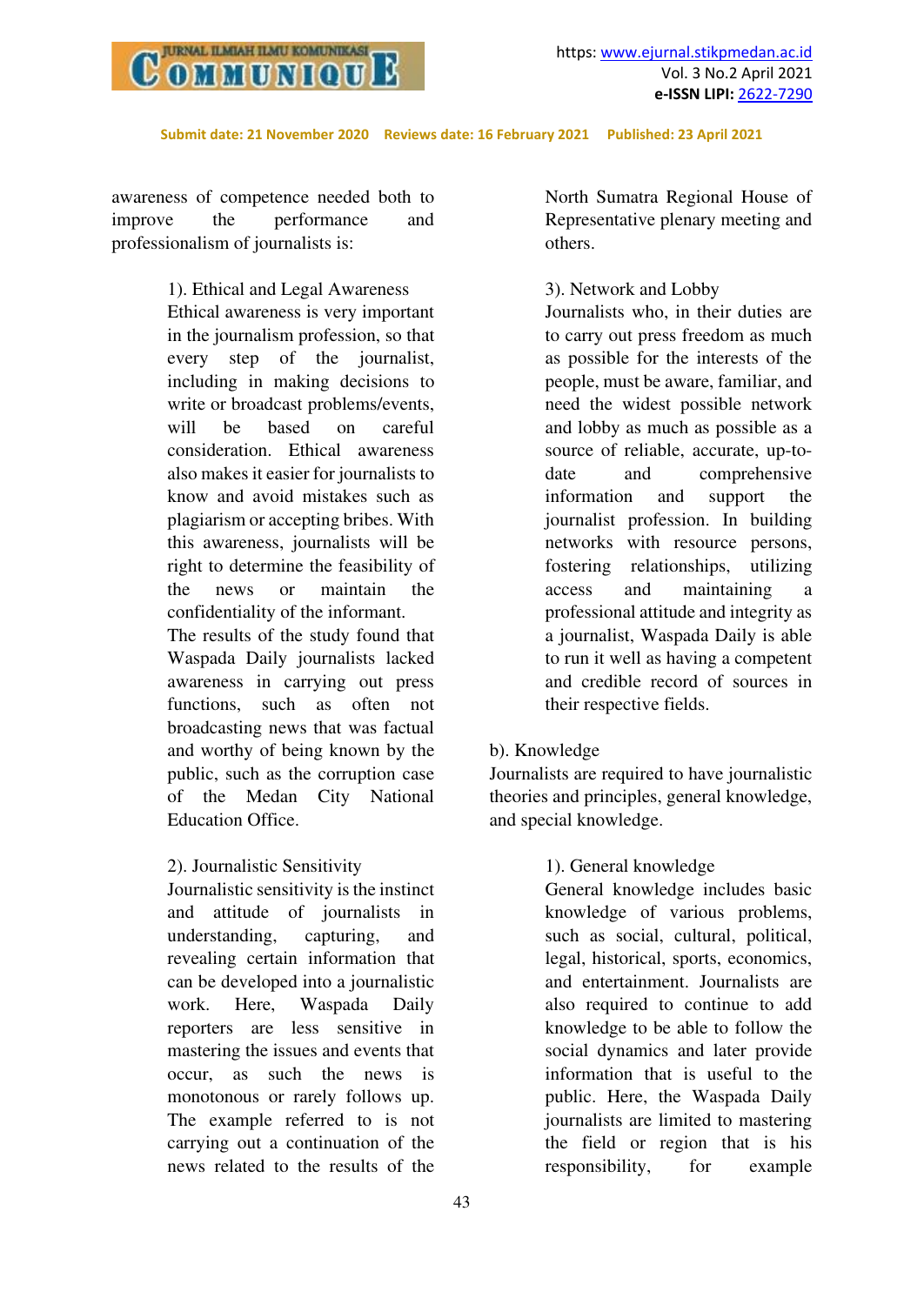

journalists in the sports field lack knowledge about the economy and vice versa.

#### 2). Special Knowledge

Specific knowledge includes knowledge relating to the field of coverage. This knowledge is needed so that the coverage and specific journalistic work of a journalist is more qualified. Especially for this knowledge, Waspada Daily journalists are good enough and able to maintain their quality. For example, journalists in criminal and legal fields understand and master articles of criminal violations including legal terms.

3). Knowledge of Theory and Principles of Journalism

Knowledge of journalistic theory and principles includes knowledge of the theories and principles of journalism and communications. In understanding journalistic theory and communications, Waspada Daily journalists have not fully mastered because not all have communications and journalistic background in their education. Another example is senior journalists or those who are not equipped with journalistic knowledge during their education in college no longer have the desire to enhance their knowledge and insight by attending education/to update. This can affect the quality of the news, so it is often monotonous.

Absolute journalists master journalistic skills such as writing techniques, interviews, editing techniques, conducting research, investigation, analysis, and determining the direction of news plus skilled use of working tools. According to the observations at the research location and referring to the competence of the journalists, Waspada Daily also seems to still ignore these rules as seen by the appointment of journalists who have not jumped into the field at the beginning of their work period who have been directly placed as editors or responsible for holding a particular page/rubric. The slow process of regeneration is also a factor in the monotonous presentation of news by journalists, especially senior journalists. This condition causes a lack of healthy competition among journalists due to the absence of journalist recruitment within the last 10 years. At the editorial level, editorial management tends to make changes among existing desk officials, without a promotion system. Thus, the process of media professionalism in Waspada Daily has not run optimally and needs improvement.

**c. KEJ-KI application in Waspada Daily**  From a total of 11 articles in the Indonesian Journalistic Code of Ethics (KEJ-KI) and the previous explanation, Waspada Daily still adheres firmly to the KEJ-KI. But in practice, Waspada Daily still often conducts a series of violations against the KEJ-KI.

## a). Case of Medan City National Education **Office**

The Head of the Medan City National Education Office, Drs. Hasan Basri MM, was reportedly exposed to corruption cases in various activities at the Medan Education Ministry, including misappropriation of

c). Skills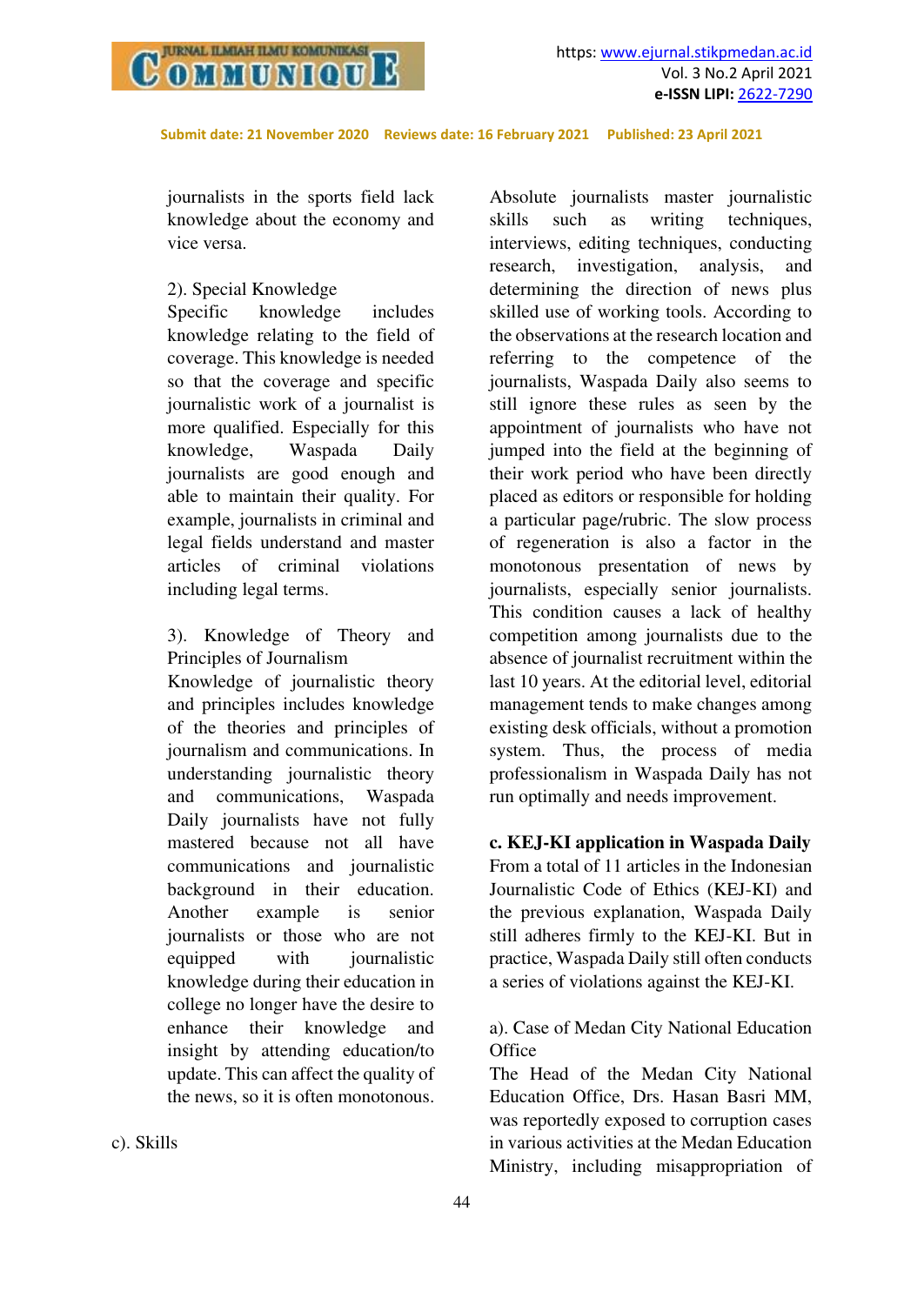

BOS (School Operational Assistance) funds and DAK or Dana Alokasi Khusus (Special Allocation Funds) funds.

Specifically for DAK funds, Hasan was accused of biding time during the period of 2007 to 2009. This case has reached collection information in the North Sumatra High Prosecutor's Office (Kejatisu). It was stated, the leakage of the DAK budget reportedly began from 2007 to 2009 reaching IDR 8,761,900,000. Since 2007, Education Officials (Kadisdik) Medan has cut the DAK budget by 30%, reaching Rp.752,400,000, in 2008 the deduction reached Rp.3,810,900,000, and in 2009 it was cut by 20% with a value of Rp. 4,988,600,000.

According to data from the findings of the Republic of Indonesia Supreme Audit Agency (BPK) for the 2007-2008 Budget Year, the Medan Education Agency has the potential to harm the state an amount of Rp28.5 billion. Based on the findings of the Republic of Indonesia BPK, it was found that Giro Services from the Medan City Education Department Safeguarding Fund until December 31, 2008 were not deposited to the state treasury in the amount of Rp.6,244,701.

In addition to the misappropriation of BOS and DAK funds, Hasan is also reportedly often abusing his profession by inserting new students into favorite schools during the Admission of New Students (PSB) at the beginning of the school year during his term of office. The results of various media investigations in Medan City indicate the practice of "entrusted students" or open new classes for children of legislative officials, senior officials, the Education Office environment, and wealthy families in favorite public schools. In one report in one newspaper, reporters revealed

that a teacher at Medan 2 Public High School recognized the practice. The teacher is known to have offered facilitation payments of between IDR 8 million and IDR 20 million.

b). Case of North Sumatra Regional House of Representative (DPRD) Plenary Meeting The results of the North Sumatra House of Representative (DPRD) Plenary Meeting in 2011 concluded that Ir. H. Gatot Pujo Nugroho, ST as Acting Governor of North Sumatra was considered to have failed to develop the world of education in his area. Waspada Daily reporters in charge of attending the meeting and according to their duties to write news according to the facts entitled "Gatot Failed to Develop North Sumatra Education".

The next day when the newspaper was published, the title made by reporters changed to "Gatot Promises To Develop Education for North Sumatra" and a number of content in the news had been overhauled. This indicates that Waspada Daily does not undergo the press function and applies the Journalistic Code of Ethics in broadcasting the news because of irregularities. As a result, the credibility of both the journalist and the Waspada Daily itself becomes flawed in the eyes of the speakers, participants of the plenary meetings present, and readers.

This condition is due to the proximity of officials concerned with media owners, thus sacrificing the independence and objectivity of the news. The close relationship and relationship between officials and the media often makes the press forget about their responsibilities to the public. Here, the head of Waspada Daily clearly violates the independence of the media and actually siding with the Acting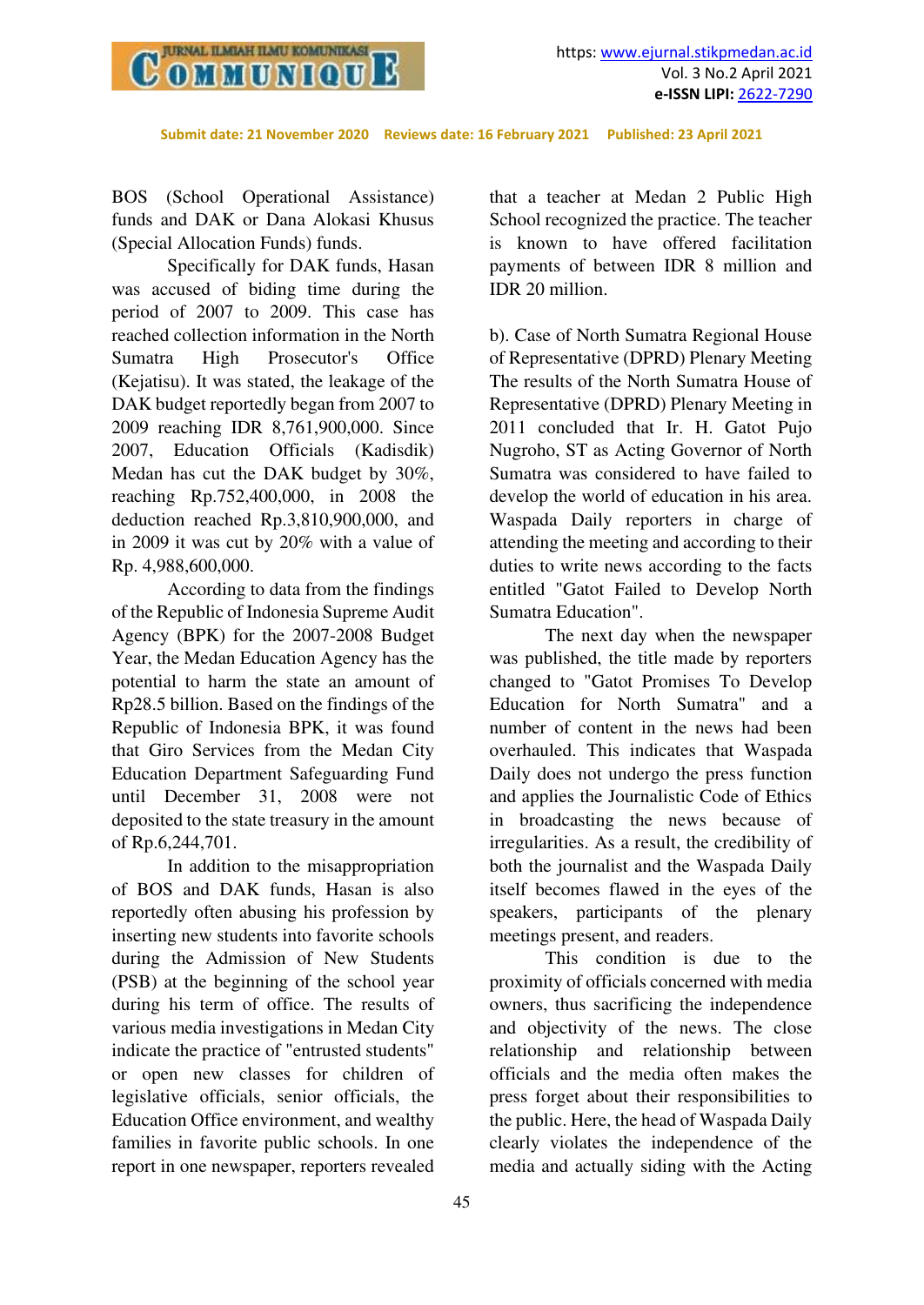

Governor of North Sumatra, not to the people who are entitled to receive factual and actual information.

c). The 2018 Election of North Sumatra Governor (Pilgubsu) Campaign Case

Approaching the 2018 Election of North Sumatra Governor (Pilgubsu), Waspada Daily is a mandatory target for candidates for the campaign. However, the campaign was precisely a boomerang for Waspada Daily in maintaining its objectivity.

In the 2018 Pilgubsu, two competing candidates were Edy Rahmayadi-Musa Rajekshah (ERAMAS) and Djarot Saiful Hidayat-Sihar Sitorus (DJOSS). During the campaign period, Waspada Daily seemed to be 'taking sides' with ERAMAS in terms of reporting and forgetting the balance function when not broadcasting DJOSS news. Every Waspada Daily contains DJOSS news, the value of the news actually seems negative or smells of etnicity, religion and racial (SARA). The results of the observation indicate that the reporting of Waspada Daily against ERAMAS is compared to 70-30 with DJOSS.

The highlight of the blunder carried out by Waspada Daily was the releasing of headlines on the front page the day before the voting with the title "Tomorrow ERAMAS Wins". Here, Waspada Daily seems to be clearly prefering one of the candidates and forgetting the role of independence and objectivity as a media. The condition was made worse by the presence of one of the editors at Waspada who was also the Chair of the ERAMAS Media Team. In fact, it has been stipulated in the Press Council rules that journalists are not justified to be part of any success team and must resign.

This condition is very contrary to the values that have been instilled by the founders namely H. Moh Said and Hj. Ani Idrus during their leadership in which honesty, accuracy, objectivity and the independence of the news were more priority than the closeness with officials for the sake of truth and justice. Siding and responsibility with accurate and balanced news to the public is a doctrine that is practiced and is also expected to remain a guideline for Waspada Daily.

## **3. DISCUSSION**

Based on the results of the study, the author found that there were a number of KEJ-KI violations carried out by Waspada Daily that had an impact on the formation of media professionalism. Article violations collected in the KEJ-KI are:

**Article 1: Indonesian journalists are independent, produce news that is accurate, balanced and not in bad faith.**  Explanation: Waspada Daily does not act independently and does not produce accurate and balanced news such as in the issue of the Medan City Diknas case and related official irregularities, the results of the North Sumatra DPRD Plenary Meeting, UISU demonstration actions, and campaign activities for prospective Medan Mayor.

# **Article 2: Indonesian journalists pursue professional methods of carrying out journalistic duties.**

Explanation: Waspada Daily does not take professional methods in carrying out journalistic tasks. The point here is to produce factual news without being engineered and displayed in a balanced manner, such as the case of Medan City Diknas and related official irregularities, the results of the North Sumatra DPRD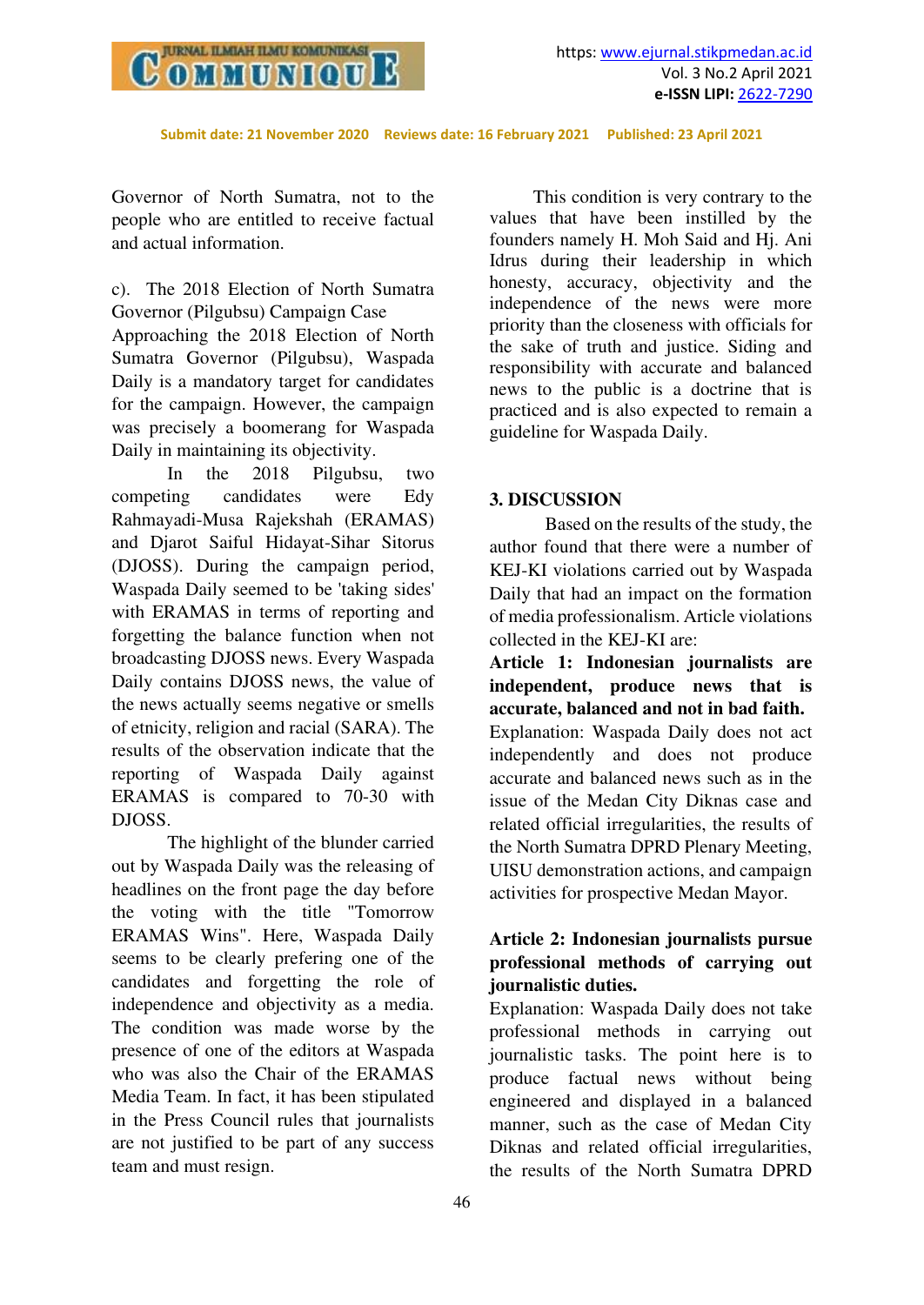

Plenary Meeting, UISU demonstration actions, and campaign activities for prospective Medan Mayor.

# **Article 3: Indonesian journalists always examine information, report in a balanced manner, not mix judgmental facts and opinions and apply the principle of presumption of innocence.**

Explanation: Waspada Daily does not produce balanced news and sometimes includes judgmental opinions such as in the case of Medan City Diknas and related official irregularities, the results of the North Sumatra DPRD Plenary Meeting, and campaign activities for prospective Medan Mayor.

# **Article 4: Indonesian journalists make no false, slanderous, sadistic and obscene news**

Explanation: Waspada Daily is proven to make false news in the case of the results of the North Sumatra DPRD Plenary Meeting which stated the Acting Governor of North Sumatra failed to develop the world of education in North Sumatra. On the contrary, the broadcast news has changed content with the title "Promise to Develop Education".

# **Article 6: Indonesian journalists do not abuse the profession and do not accept bribes.**

Explanation: Waspada Daily is proven to have misused his profession as a press person to take advantage of matters related to the Medan City Education Ministry case and related official irregularities, the results of the North Sumatra DPRD Plenary Meeting, UISU demonstration actions, and campaign activities for Medan Mayor candidates

**Article 8: Indonesian journalists do not write or broadcast news based on prejudice or discrimination against someone on the basis of ethnic, racial, skin color, religious, gender, and language differences and do not demean the weak, poor, sick, mentally/physically handicapped.** 

Explanation: Waspada Daily broadcasts news based on prejudice or discrimination on the basis of ethnic, racial, and religious differences such as in the case of campaign activities for prospective Medan mayors. Waspada Daily is too inclined to side with Muslim candidates and on the contrary is not balanced to preach non-Muslim candidates.

Based on media professionalism that refers to objectivity, fairness and balance, independence, responsibility to the public, and avoidance of press offense, Waspada Daily also has not been able to carry out the role and function of the press. Waspada Daily is still carrying out a number of irregularities, making it difficult to shape media professionalism as expected. Due to the conflict of interest the credibility of Waspada Daily and the journalists collides with the interests of more inclined leaders who run the media businesses. This means that the leadership of Waspada Daily tends to ignore the responsibility of the press where there is often a 'news detention' that is destructive to the image of the resource/institution/official who has a close relationship in order to maintain harmonious relations and for the purpose of obtaining advertisement. Thus, resource persons and the public questioned the credibility and quality of journalists and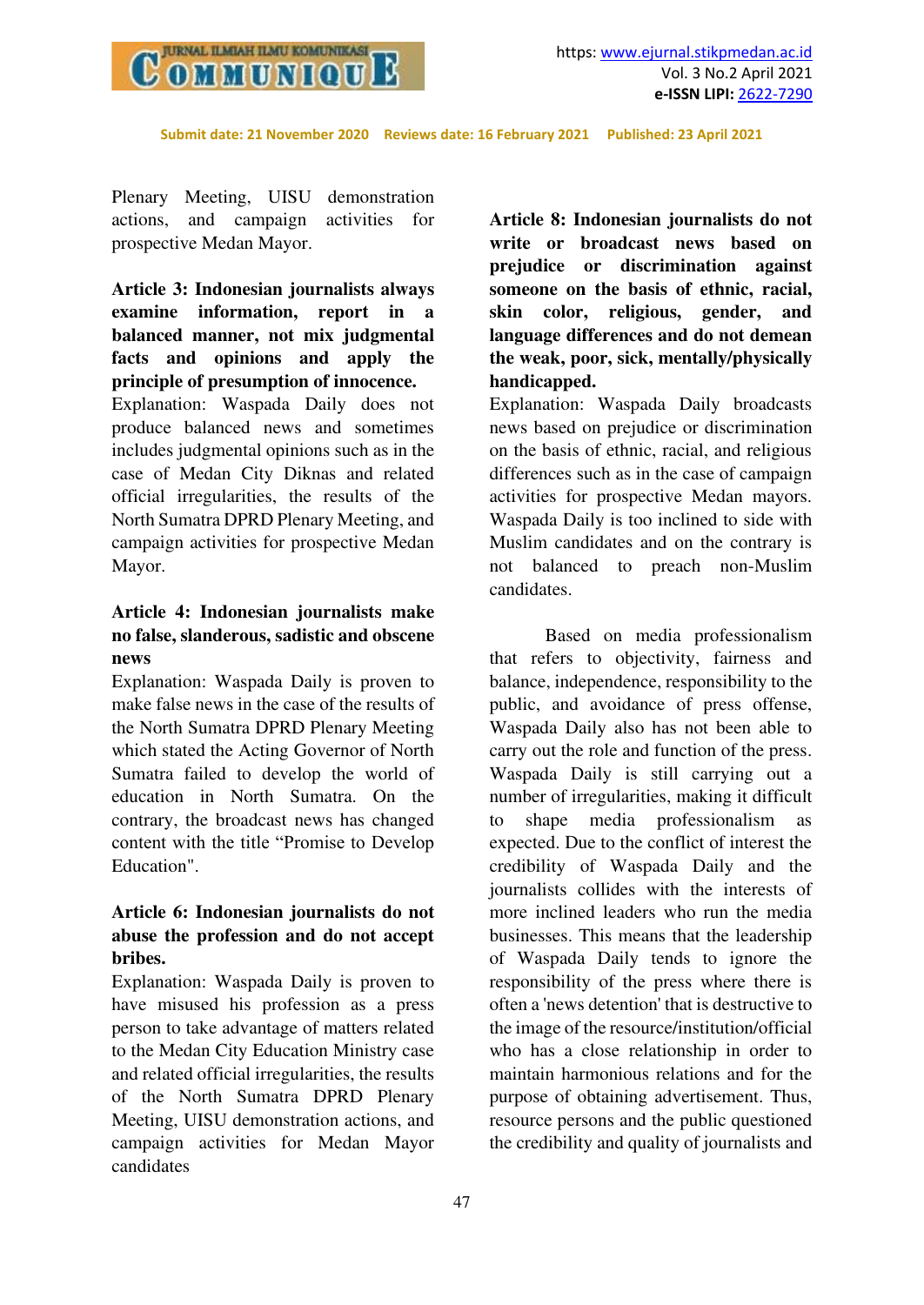

Waspada Daily as a press company, which could result in a loss of public trust.

## **4. CONCLUSION**

The results of this research that Waspada Daily heavily needs to implement the Journalist Code of Ethics in order to form professionalism of the media as a guideline for the journalists during their duties. This research also reveals the process of forming professionalism of the media in Waspada Daily is not well functioned. Also it is discovered that the application of the Journalist Code of Ethics for Journalists in Waspada Daily is not perfect considering many violations being committed as well not being able to provide the function of the press. The conclusions obtained in this research are as follows:

a) The role of the Journalism Code of Ethics for Indonesian Journalist (KEJ-KI) is needed in shaping the professionalism of the media in Waspada Daily. This is because the KEJ-KI is a provision that becomes a guideline for every journalist in carrying out his journalistic duties, including the Waspada Daily journalists. The results of the study prove that Waspada Daily has not fully understood, obeyed, and carried out the Indonesian Journalism Code of Ethics in carrying out the functions of the press, thus committing violations related to the corruption cases of Medan City National Education Office and related official irregularities, the North Sumatra DPRD plenary meeting and campaign activities. Pilgubsu 2018. Without understanding and running the KEJ-KI as a whole, Waspada

Daily will find it difficult to form professionalism as a press media.

- b) The process of forming media professionalism in Waspada Daily which has been carried out so far is still confusing or uncertain without clear direction. Even though the Journalist Competency Standards system has been implemented in accordance with the instructions of the Press Council, Waspada Daily still makes a number of mistakes in the placement of editorial officers or those in charge of the page. This is applied by editorial management regardless of the model and competency category, namely Awareness (Knowledge), Knowledge, and Skill. The observation also reveals that the editorial management of Waspada Daily still ignores these guidelines by appointing journalists who have not performed their duties into the field at the beginning of their work period instead immediately placed as editors or in charge of the page, slow regeneration process, and nonpromotional rotation system at the editorial level. One of the factors that led to the formation of media professionalism in Waspada Daily did not work well and seemed dilapidated because of the wrong person and due to the of low level of trust of the editorial management (media owners) to young journalists and too oriented to family business.
- c) In applying the Journalism Code of Ethics for Indonesian Journalist (KEJ-KI), Waspada Daily has been